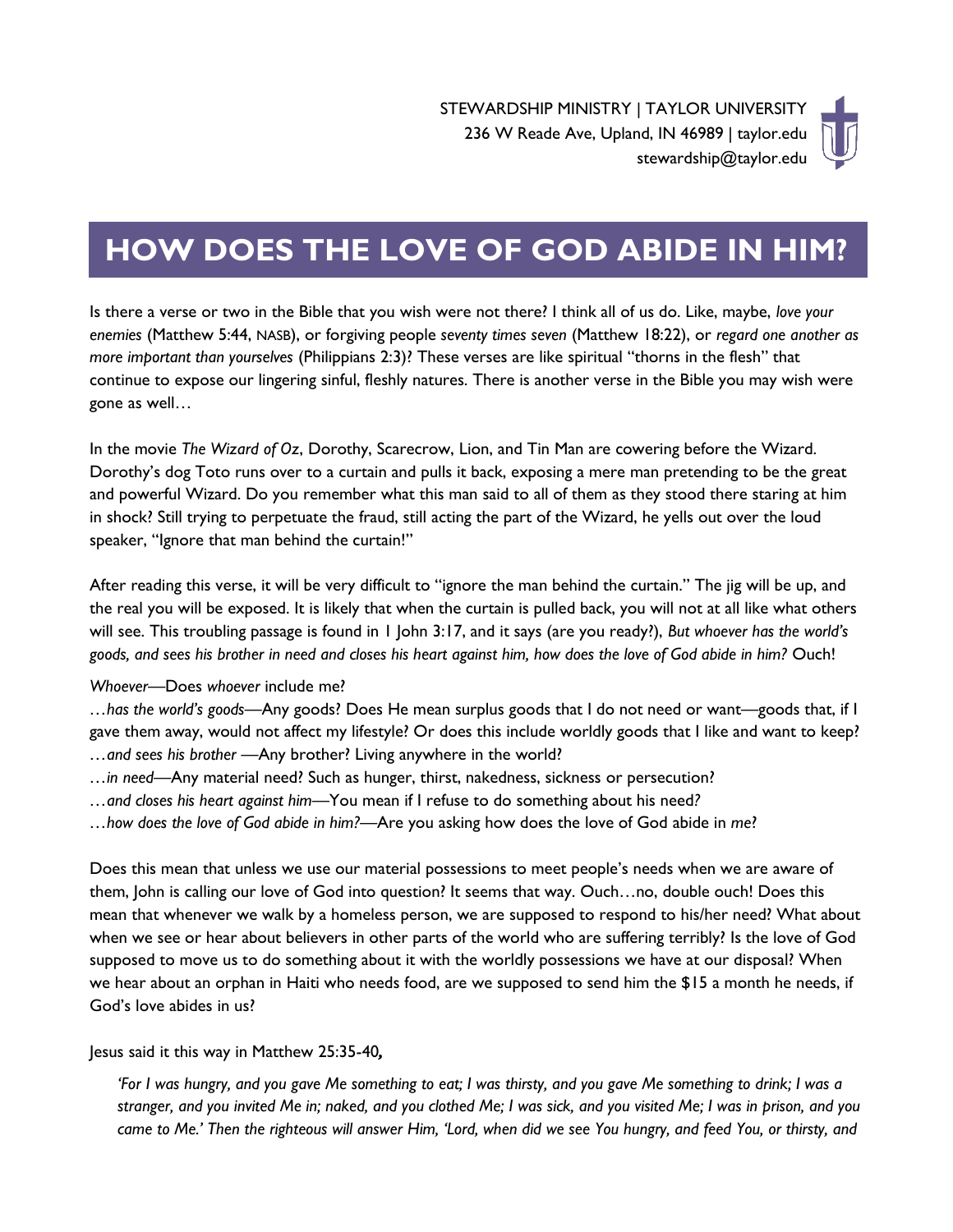*give You something to drink? And when did we see You a stranger, and invite You in, or naked, and clothe You? When did we see You sick, or in prison, and come to You?' The King will answer and say to them, 'Truly I say to you, to the extent that you did it to one of these brothers of Mine, even the least of them, you did it to Me.'*

Does that mean that when we look into the face of a suffering and needy believer, we are, in a very real sense, looking into the face of Christ? And if we were to help that needy person using our worldly goods, we are actually giving to Jesus? Proverbs 19:17 (NIV) says, *He who is kind to the poor lends to the Lord.* James 1:27 (NASB) says, *Pure and undefiled religion in the sight of our God and Father is this: to visit orphans and widows in their distress*.

"Pure religion" is helping the helpless in their time of need. James goes on to ask in James 2:15-16, *If a brother or sister is without clothing and in need of daily food, and one of you says to them, 'Go in peace, be warmed and be filled,' and yet you do not give them what is necessary for their body, what use is that?*

Is closing your heart against the poor easy? Are you able to see a need, feel compassion in a matter of seconds, and then almost instantly dismiss it with thoughts like, "Well, it is probably their own fault that they are in this mess anyway; they need to learn the hard lesson that God wants to teach them?" Or, "If I helped them out with some money, they would probably just use it for alcohol or drugs instead of food. That would not be a good use of God's money." Or, "The needs in that country are so massive that my little bit of money will not really make any difference, so why give anything?" Or, maybe, do you just look the other way and ignore them? Feelings of sadness and pity for the plight of the needy that might lead to actually doing something about their need will usually pass quite quickly if ignored.

There was a family who had allocated to each member a certain sum of money to be used to meet the need of someone whose path they might cross. As they were discussing what and how the help was going to be given, one of them spoke up and said, "You know, just in the few minutes we have been discussing this, I have already come up with several ways to help." Other family members chimed in that they were thinking of ways to give too. Once you have a mindset that says, "I have money to help and I want to get involved in making a difference in someone's life who has a need," the needs and the opportunities seem to appear at every turn.

What has changed? Were these needs not there before this meeting? No, the needs were there. What was missing was the mindset of, "I am here on this earth to help those in need and I have some money set aside with which to do it." It is a heart change that all of us need. For some of us with substantial wealth, we may need major heart surgery to extract ourselves from our tight grip on our possessions so that they can be used to impact the lives of people whom God has put in our path and graciously given us the funds to help.

Just try it. Allocate a certain sum of money, \$10,000 for example, and give yourself sixty days to find and meet the need of a person or people whom the Lord brings into your life. You will learn a few things with this little exercise. One, God will show you more needs than your \$10,000 can meet. Two, you will be personally and deeply impacted by seeing the results in the lives of those who have been the beneficiaries of your kindness and generosity. Three, you will want to do it again. It is addictive! Start small, and as God softens your heart and loosens your grip on your worldly possessions, your giving and need-meeting efforts—as well as your enthusiasm to give—will grow.

After completing this giving exercise, get your Bible back out and re-read 1 John 3:17: *But whoever has the world's goods, and sees his brother in need and closes his heart against him, how does the love of God abide in him?* You will find that this verse no longer convicts and haunts you. It only affirms you and confirms your love for